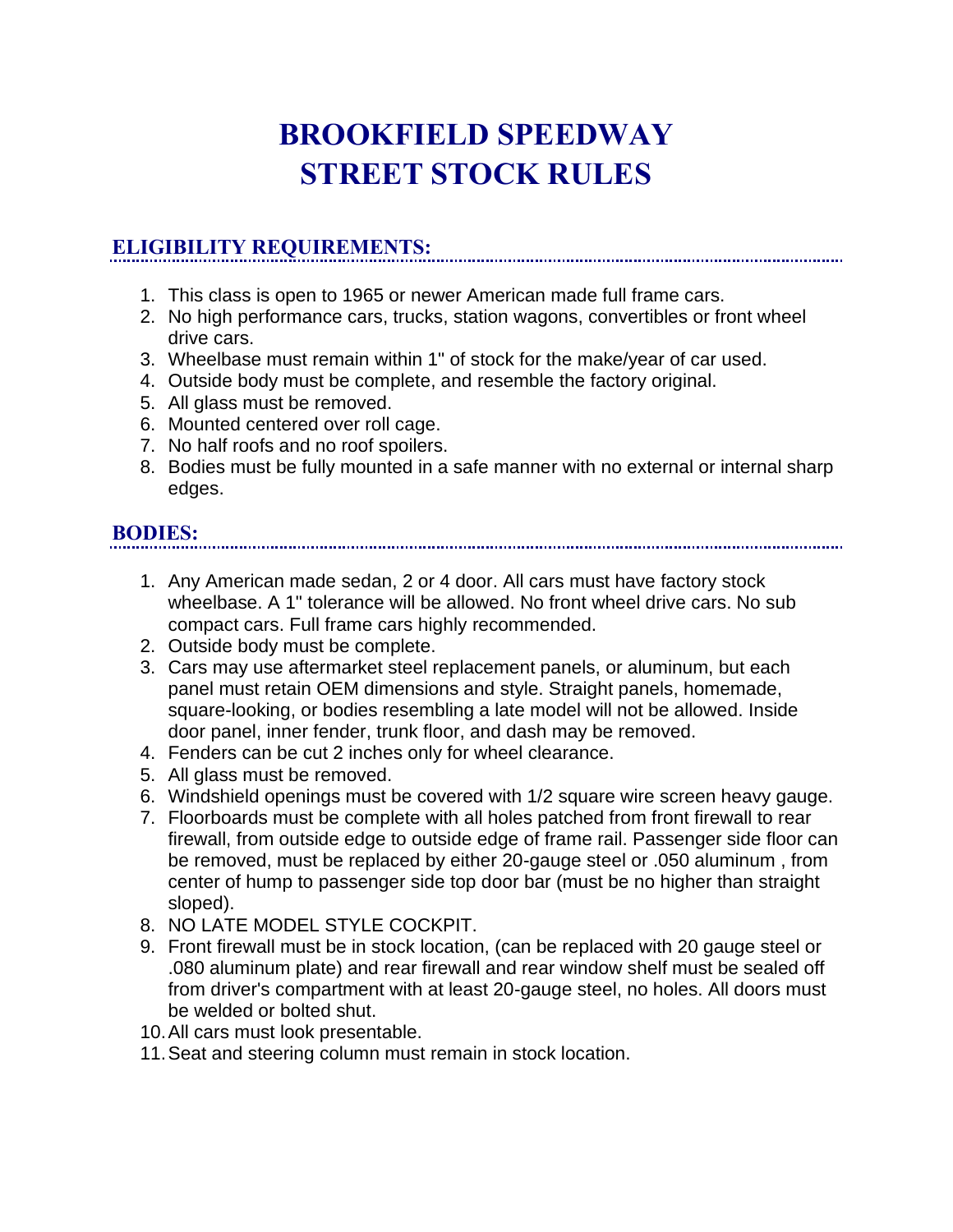- 12.Sealed hood scoops allowed 3-Inch maximum height but no cowl induction, air boxes or any system of forced air induction allowed. No part of air cleaner can be exposed above hood.
- 13.Window net is required on driver's side.
- 14.No cable linkage allowed.
- 15.All gas pedals must have toe lift.(OEM or aftermarket)

## **ALUMINUM BODY RULES:**

Aluminum bodies will be allowed as an option. Considering the fact that teams may attempt to fabricate their own bodies, the following rules are to be followed.

#### **BODY**

- 1. Any car not resembling the original body design will not be allowed to compete.
- 2. No Shoebox bodies.
- 3. Speedway technical team may dismiss any car from completion for not maintaining body requirements.

NOTE: Rules apply to exterior body panels only.

#### **ROOFS**

- 1. Homemade steel, aluminum, or fiberglass roofs permitted but must be approved by speedway tech team
- 2. Fiberglass roofs must be of short track body dimensions and style.

## **HOODS:**

- 1. Aluminum (.040 or .050) or steel must cover complete engine compartment.
- 2. Hood scoops allowed. Maximum 3 inches tall and 21 inches in width.
- 3. Hood scoops must be closed off with no external openings.

## **NOSE PIECE:**

- 1. May be OEM or aftermarket replica.
- 2. Must have nose piece.
- 3. Must fit body correctly.
- 4. No late model type flares.

#### **FENDERS:**

- 1. May be constructed out of .040 or .050 aluminum. (.050 recommended)
- 2. Fenders must resemble OEM fenders.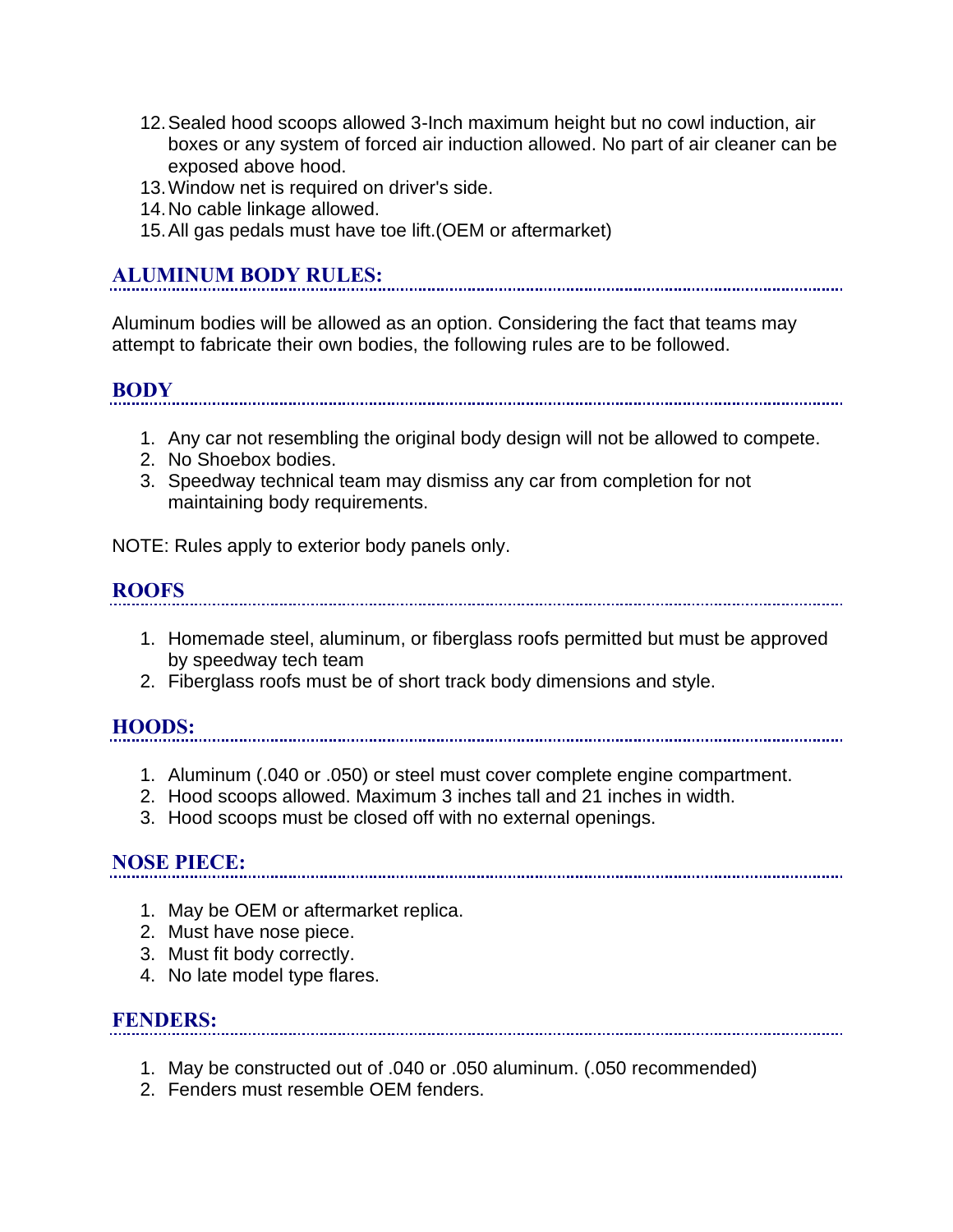- 3. No late model flares.
- 4. Fenders must cover 90% of tire.

#### **DOORS:**

- 
- 1. May be constructed out of .040 or .050 aluminum. (.050 recommended)
- 2. Door must be original dimensions (within reason)
- 3. Edges must be rolled or broke for strength and form.
- 4. Must carry some sort of body lines with fenders and quarter panel in middle of body.
- 5. No flat panels.

## **QUARTER PANELS:**

- 1. May be constructed out of .040 or .050 aluminum. (.050 recommended)
- 2. Panels must match OEM original dimensions (within reason)
- 3. Edges must be rolled or broke for strength and form.
- 4. Must carry some sort of body lines with fenders and quarter panel in middle of body.
- 5. No flat panels.
- 6. Quarter panel must extend 36 inches front centerline of differential to trailing edge of quarter panel. [\(see diagram\)](http://aftonmotorsportspark.com/rules-street-stock5.shtml#diagram)

## **UPPER QUARTER PANEL:**

- 1. May be constructed out of .040 or .050 aluminum. (.050 recommended)
- 2. Panels must match OEM original dimensions (within reason)
- 3. No solid panels.
- 4. Must have quarter panel window cut in.

## **TRUNK LIDS:**

- 1. May be constructed out of .040 or .050 aluminum. (.050 recommended)
- 2. Must cover complete rear section of car and be removable for inspection.

## **REAR PANEL:**

- 1. Aftermarket tail piece recommended.
- 2. For line-up purposes it is recommended car number be clearly displayed on rear of car.

#### **SPOILER:**

1. May be aluminum or lexan.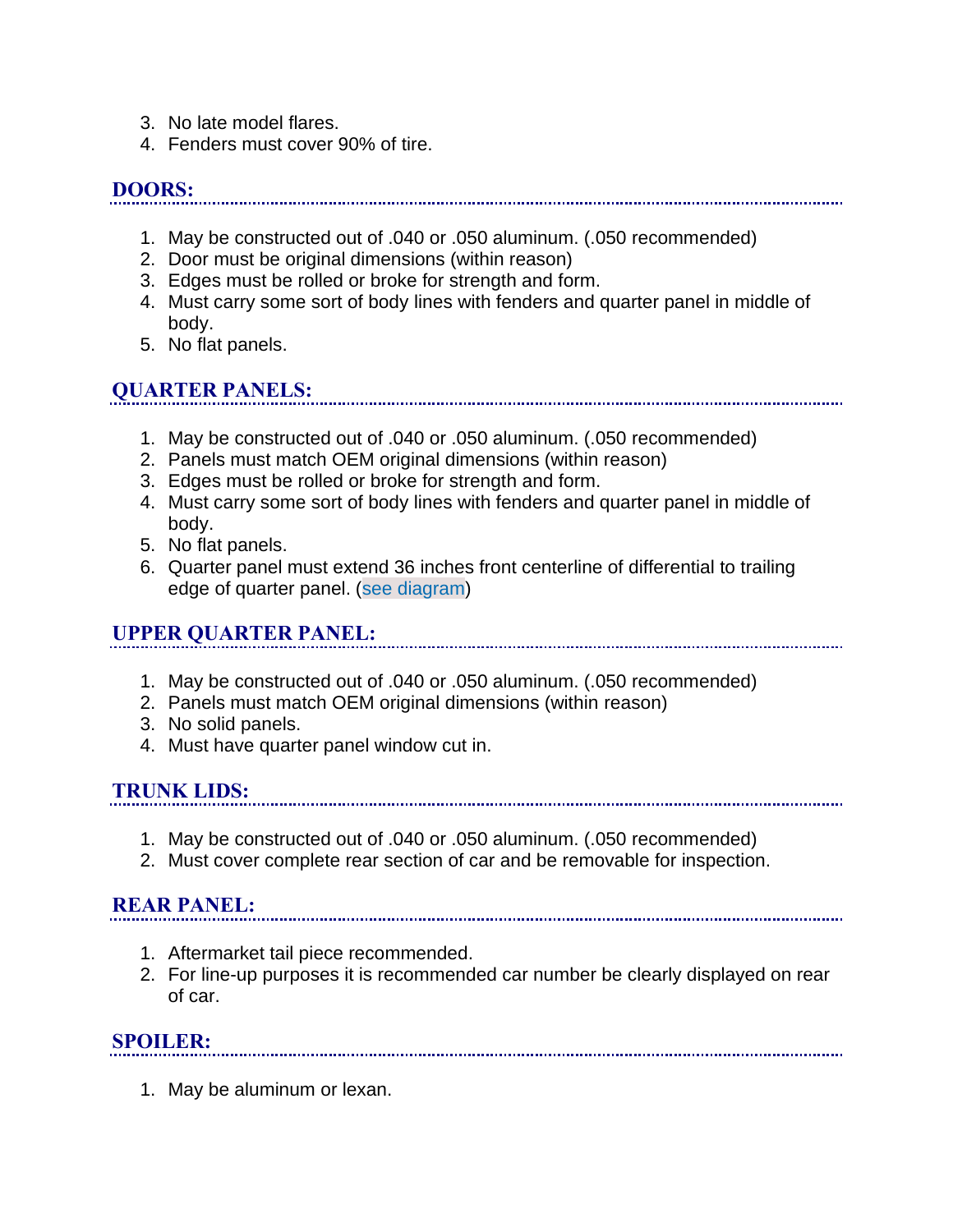- 2. Maximum height: 5 inches.
- 3. Spoiler side boards may not exceed 5 inches in height or 6 inches in length and must not extend beyond the main spoiler.
- 4. Must be tapered from tallest point to lowest point equal on both sides.
- 5. Spoiler must be non-adjustable.

## **SEATS/INTERIOR:**

- 1. Aluminum Seat is mandatory, minimum .095" material.
- 2. No fiberglass, bucket seats, or factory original car seats.
- 3. Seat must be mounted no further back than 32" from center of rear housing, measured from rear end to bottom of seat back.
- 4. A 1" inspection hole must be provided in rear firewall at center of seat back bottom location.
- 5. Driver must be protected by a sealed front and rear firewall.
- 6. Stock firewalls may be replaced with 20 gauge steel or .080" aluminum.
- 7. Rear window shelf must be completely sealed across entire window base to rear firewall.
- 8. No sharp edges.
- 9. Steering column must be aftermarket, but must remain in original location.
- 10.Aftermarket gas pedals recommended must have toe lift loop.
- 11.No cable operated throttles allowed.
- 12.All pedals must be in stock location in driver's compartment.

## **ROLL CAGE:**

- 1. Complete six point cage with at least main cage a mandatory of 1.5 x 1/8" wall tubing minimum, no black iron pipe. All junctions not meeting safety standards may be required to be gusseted. Minimum of one 1" vertical bar down center of windshield area with entire windshield area covered with 1/2" square steel screen.
- 2. All cages will be centered on chassis, no LM offsets or severely setback cages.
- 3. Right side of main cage must be welded down to original frame rail even if an inboard straight rail has been added inside the OEM frame. Cars with main hoop mounted to inboard frame rail section must either add 150 pounds to the middle of the OEM right side frame rail or add auxiliary uprights and X frame door bars up to the height of the door and tie them into the main uprights.
- 4. All cages must have a minimum of 3 door bars on each side with 4 recommended on driver's side. When only 3 are used on driver's side, there must be sufficient verticals tying them together with gussets.
- 5. Lowest bar cannot be lower than driver's hip area in seat and top bar must come sufficiently high enough to protect driver's shoulder area.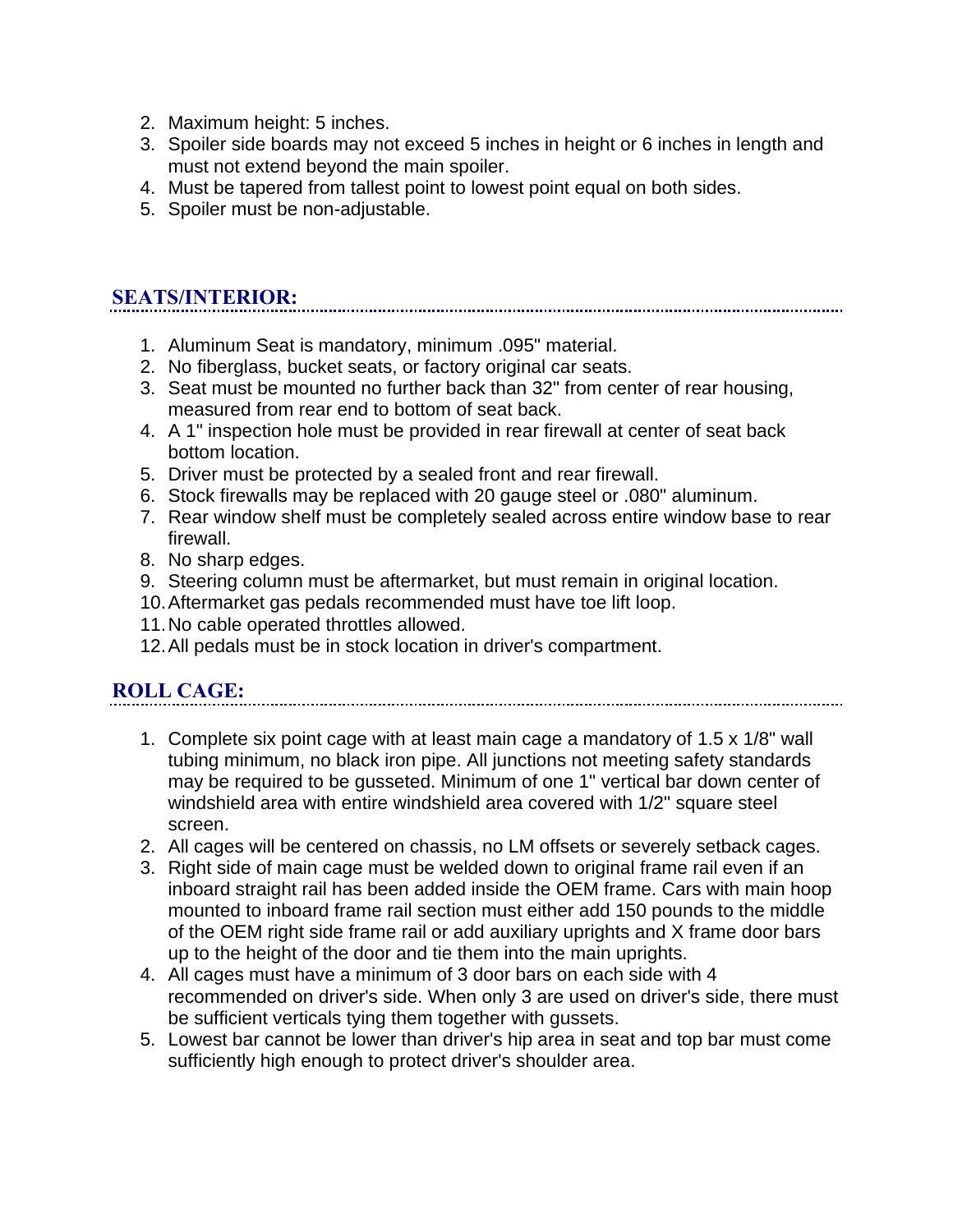- 6. OEM door pillars and rocker panels can be removed but must be replaced with vertical bars tying door bars to main cage, and rockers must be replaced with crush panels that seal off driver's compartment.
- 7. Nerf bars are optional between front and rear tires, but must be tight to door panel, with no sharp edges, and have ends turned inward. Must be securely fastened in at least 2 places to cage and not just to body panels. Nerf bars allowed behind rear tires tying into bumper ends, and must be fastened to frame inside rear fender. Same procedure applies for front corner nerf bars.
- 8. All nerf bar material must be a maximum of 1.5" OD tubing or square stock.
- 9. Rusted rear frame sections may be replaced by tubular or square steel anywhere behind rear most suspension mounting point to rear bumper area.
- 10.No collapsible OEM bumper shocks.
- 11.All bumpers and bumper support bars must be securely bolted and or welded to frame.
- 12.All Uni-bodies cars must have sub-frame sections welded in place with both front and rear clips remaining in stock locations and configuration, including strut cars.
- 13.Bumpers must be securely mounted to frame, with ends enclosed or protected, with a minimum of a loop bar in the center or heavy chain loop for wrecker use.
- 14.No cowcatcher types bumpers, or severely over built bumpers allowed.
- 15.Minimum of 1.5" diameter bumper support bar, not to exceed 4" diameter tubing behind stock type bumpers or nose pieces.
- 16.All interior roll bars within reach of driver will be padded with rollbar padding.
- 17.No pipe insulation.
- 18.Window net is mandatory.
- 19.No old string type nets allowed.
- 20.TOW HOOKS: Must have tow hooks on front and back, hooks must be easily accessible by tow truck operators without removing hood.
- 21.Driver must be able to open window net while fastened in car.

#### [Go to Top](http://aftonmotorsportspark.com/rules-street-stock2.shtml#top)

#### **SUSPENSION:**

- 1. All suspension components must be stock and used in stock locations for make of car.
- 2. Full frame cars can have rear frame from center of rear axle back replaced with 2x3 tubing.
- 3. Unibody cars can have the frame replaced with 2x3 tubing from 36" behind centerline of front wheels. 2x3 tubing must go over the rear end housing.
- 4. Front frame on all cars can be replaced forward of the steering box and idler arm only (front steer cars) with tubing.
- 5. Aftermarket racing springs allowed but no coil over or coil springs sliders /eliminators, torque arms, or other aftermarket racing suspension components.
- 6. Front and rear jacking bolts allowed. Weight of all cars 3000 LBS.
- 7. No drop spindles or aftermarket hubs, or tie rods etc. OEM only.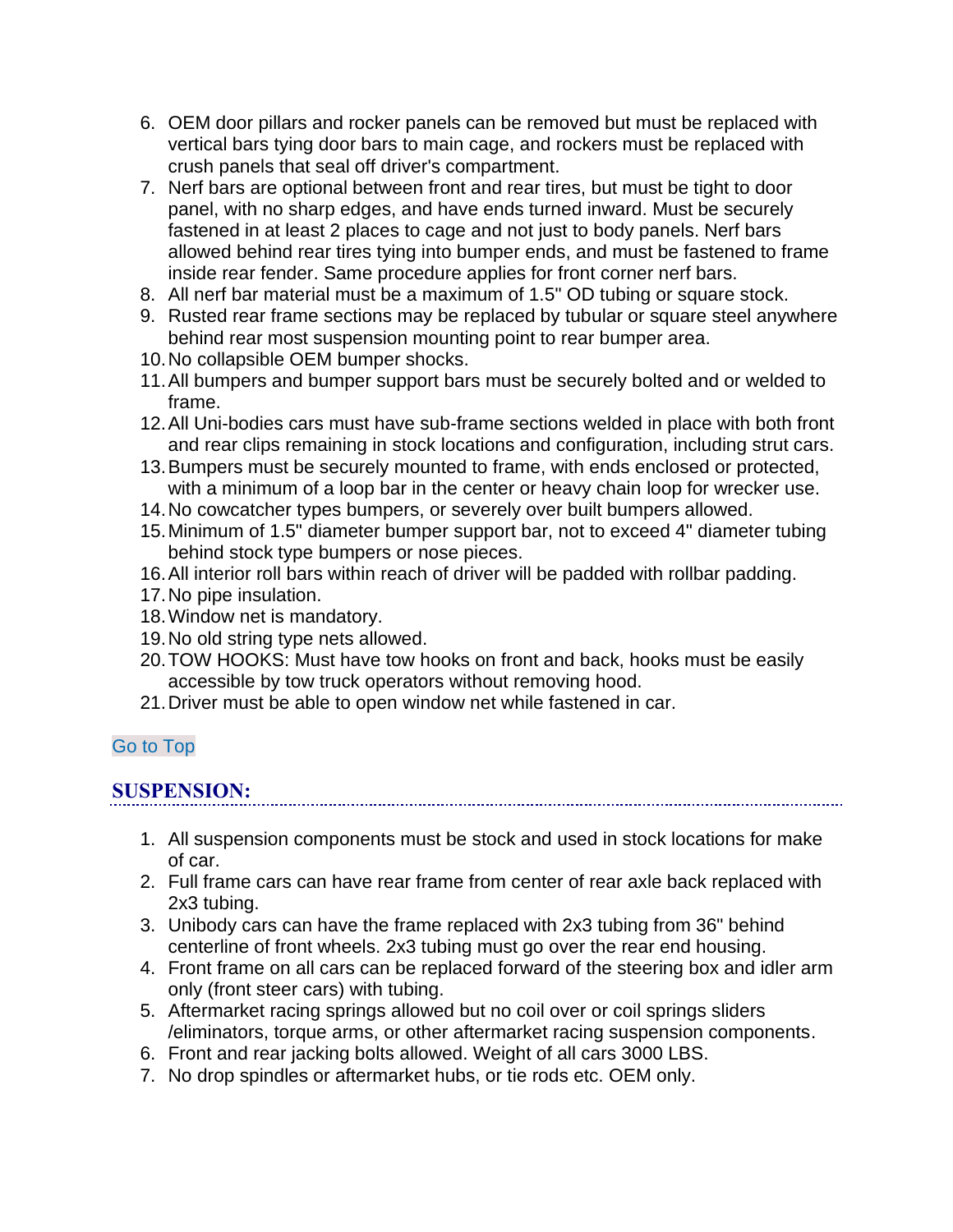- 8. Non stock or aftermarket ball joints and tie rod adjusters allowed. May use aftermarket adjusting sleeve, maximum 4 ½ inch length.
- 9. A frames OEM stock.
- 10.Upper A frames may be replaced with a steel shaft tubular A frame. Aftermarket upper A frame mounts allowed in OEM location with a max. 1 inch tolerance. Control arm length of 9 inches MAX. Strut cars can run auxiliary shocks but must disable dampening of original strut shock by drilling and draining fluid.
- 11.No heim joints used on control arms, tie rods or sway bars. Spindle saver bolt on braces allowed on metric spindles. No Ford or Mopar suspension parts on GM vehicles. No rear swaybars unless factory installed.

#### [Go to Top](http://aftonmotorsportspark.com/rules-street-stock2.shtml#top)

#### **DRIVETRAIN:**

- 1. Stock type rear ends only. May be from different size car.
- 2. Ford 9' floater rears allowed. Components must be steel. (Internal and external)
- 3. No wide 5 bolt patterns allowed.
- 4. Rear lower control arm bracket center hole may not exceed 31/2" from bottom of axle tube.
- 5. Welded or locked rears allowed.
- 6. Spools allowed, no aluminum parts permitted.
- 7. Racing axles allowed but no ratchet type differentials, Gold Trac, or any other aftermarket traction control devices allowed.
- 8. Rear control arms may be aftermarket or fabricated. Lower rear must maintain OEM length, and mount in OEM locations.
- 9. NO slotted holes in either rearend or on frame.
- 10.Upper control arms may be adjustable and may use bushings or rod ends.
- 11.Lower control arms may not be adjustable and must utilize stock style bushings.
- 12.Drive shafts will be painted white and have a minimum of two steel safety hoops near front and rear.
- 13.No chains, bungee cords or tin strapping.
- 14.No aluminum drive shafts or half shafts allowed. Minimum 2 inch diameter steel driveshaft.

#### **WEIGHT:**

1. All bolt on lead or added weights must be securely mounted, brightly painted, and have car number on it.

#### **WHEELS AND TIRES:**

- 1. 8' steel wheels, may be any offset.
- 2. Aftermarket steel rims highly recommended.
- 3. Bead locks allowed on 4 wheels.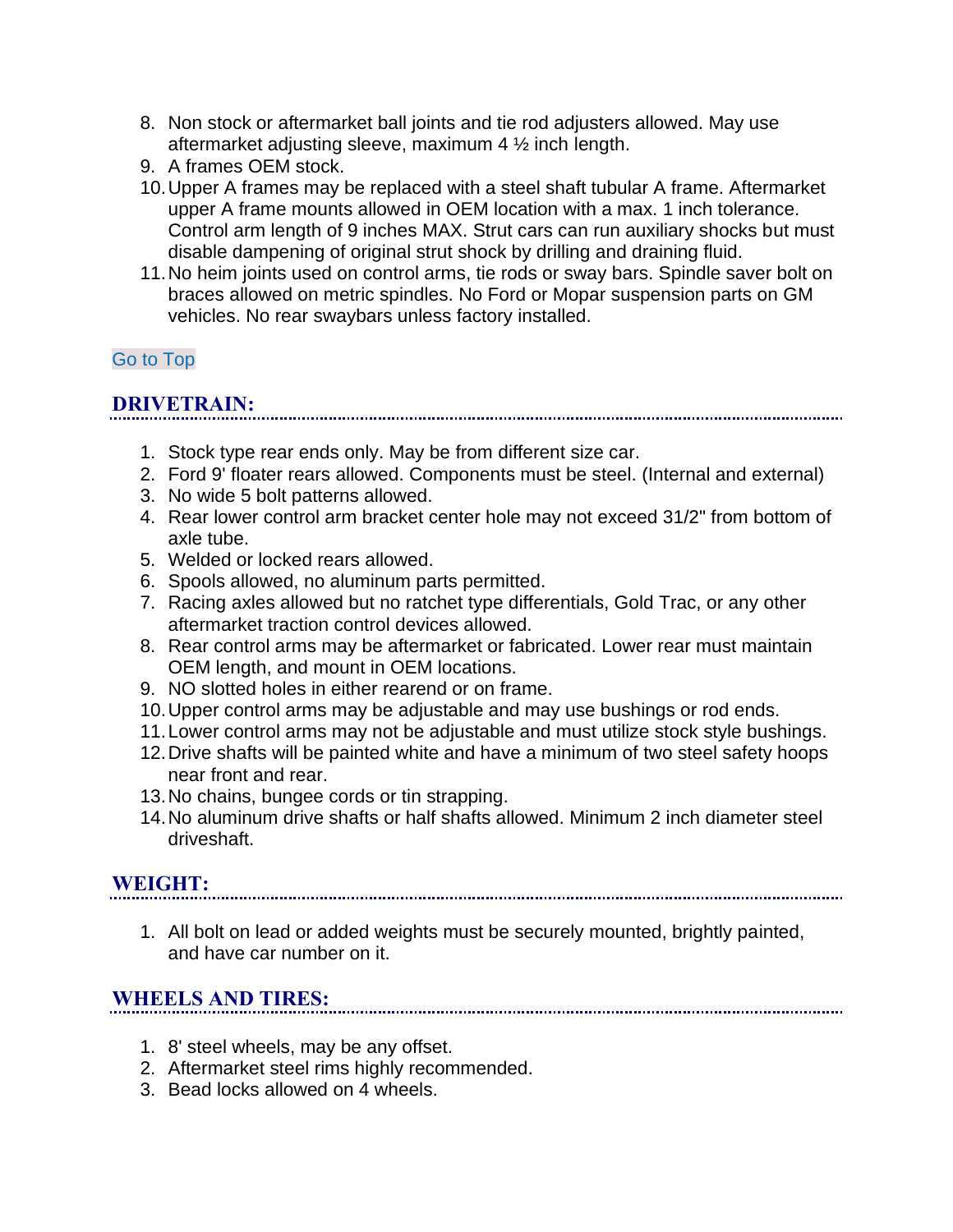- 4. No wide 5, aluminum or magnesium wheels.
- 5. American Racer/hoosiers are the track tires
- 6. No tire softeners or treatments allowed.
- 7. Grooving or siping is allowed.
- 8. Minimum of 5 lug nuts per wheel at all times.
- 9. 1" steel lug nuts mandatory on all four corners with at least 1/2" studs, 5/8 recommended.
- 10. **Both rear tires must be the track tire used by the track. Fronts are not mandated and open to driver's choice.**

#### **BRAKES:**

- 1. Must have operable and effective 4 wheel brakes.
- 2. Dual master cylinder allowed.
- 3. Front to rear brake bias adjuster allowed.
- 4. Balance bars are allowed with external or remote adjusters.
- 5. Right front brake shut off valve allowed may be within reach of driver.
- 6. All right front brake components must be in place.
- 7. Rear stock disc brakes allowed, but must be OEM type systems.
- 8. No aluminum rotors or dual piston calipers.
- 9. No electric brake shut-off.

#### **SHOCKS:**

- 1. Steel bodied shocks only, must be Non-adjustable, one per corner.
- 2. Steel bodied after market shocks with welded heim joint ends are allowed. Upper and lower mounts may be fabricated. Must be non-adjustable. (Example:No multiple holes)

#### [Go to Top](http://aftonmotorsportspark.com/rules-street-stock3.shtml#top)

#### **TRANSMISSION:**

- 1. Stock automatic or stock manual transmissions only, with all gears working, including reverse.
- 2. Automatic transmissions must have functional 11" torque convertor with no internal modifications allowed.
- 3. No hollow converters allowed or any method of creating direct drive systems.
- 4. Manual transmissions must be OEM production type transmissions. Three or four speed transmissions only.
- 5. All forward and reverse gears must be in working order.
- 6. Manual transmission must be operated by manual shifter within reach of driver.
- 7. Clutch must be single disk, OEM style, minimum 10 ½ inch diameter. No metallic clutch disks allowed.
- 8. Hydraulic release bearing allowed.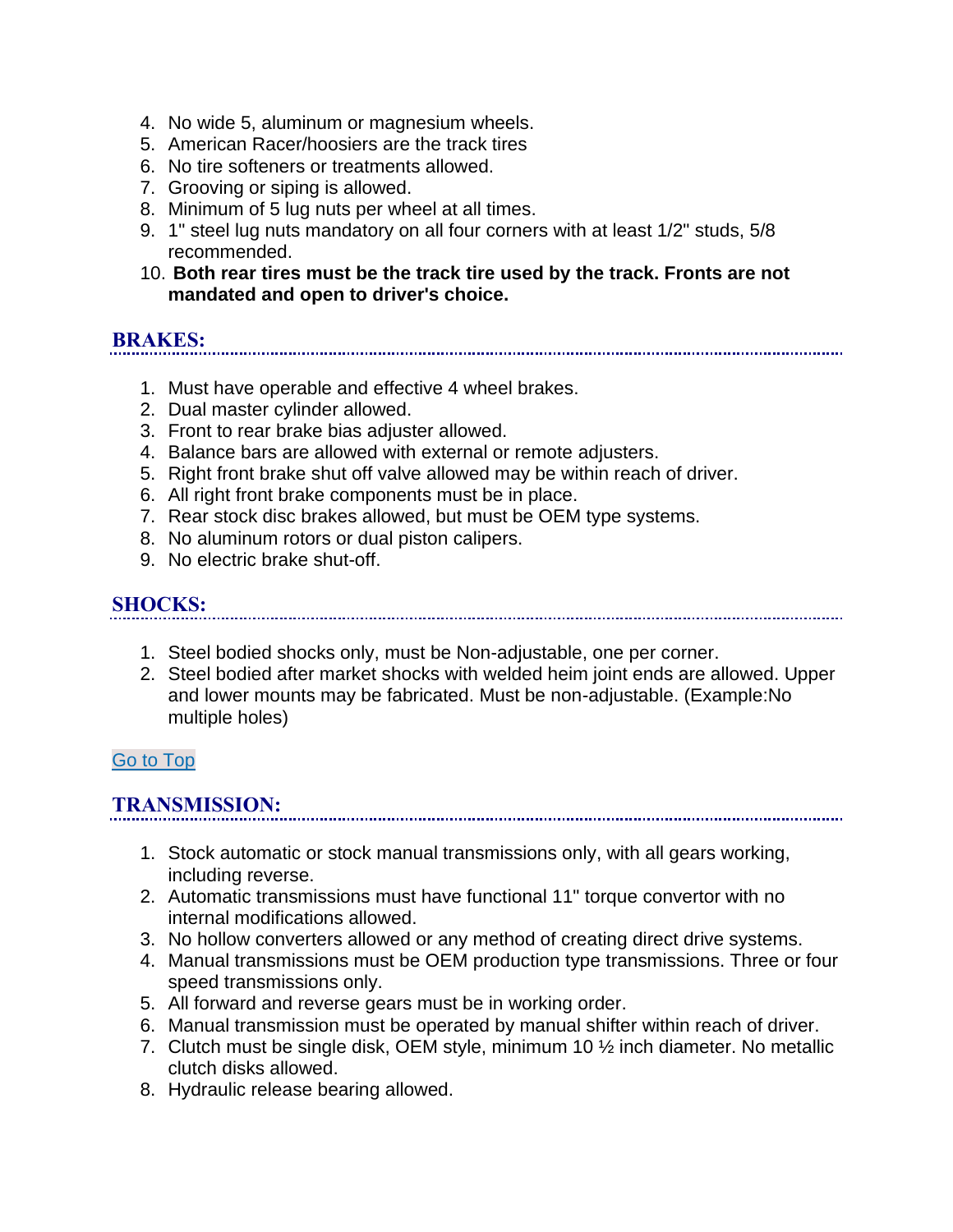- 9. Flywheel, pressure plate, clutch disc, and hardware must weigh a minimum of 35lbs.
- 10.Manual transmission must have full steel 360 degree bell housing.

### **ENGINE:**

- 1. Non-Performance World Product Replacement Chevy Heads allowed. Part numbers World 043600 or World 043610.
- 2. Bow Tie Allowed
- 3. No hand grinding, sanding, blending, or de-burring where a cutter or stone leaves off.
- 4. Sand blasting, bead blasting, add dipping, porting, polishing, and welding are prohibited.
- 5. No titanium valve train parts allowed. All Rockers 1.5 1.6
- 6. Screw in studs and guide plates.
- 7. No relieving or unshrounding of valves in combustion chamber.
- 8. May run double valve springs.
- 9. All factory casting numbers must remain visible.
- 10.No aluminum heads, even If they were OEM parts.
- 11.Maximum cubic inch 360. Maximum displacement:
	- o GM: 350ci+.060", 4" bore x 3.480" stroke
	- $\circ$  Ford: 351ci+.060", 4" bore x 3.5" stroke
	- $\circ$  Ford: 347ci+.060", 4" bore x 3.4" stroke
	- $\circ$  Chrysler: 360ci+ .060", 4" bore x 3.578" stroke
	- $\circ$  Chrysler: 340ci+.060", 4.040" bore x 3.13" stroke
	- $\circ$  Blocks may be decked, but piston must not extend above deck at all.
- 12.Wet sump oil pans only.
- 13.Flat tappet cams only.

#### [Go to Top](http://aftonmotorsportspark.com/rules-street-stock3.shtml#top)

## **VORTEC HEAD AND INTAKE HEADS**

- 1. Allowable heads must have casting number Vortec heads, stock heads, World Product, or Stock GM heads with 2.02-1.6 valves. Vortec heads will have 1.94- 1.5 valves.
- 2. Vortec heads allowed are: # 10239906, 12552520 and 12558062. (No aftermarket Vortec heads).

## **AIR FILTER:**

- 1. No open air filters through the hood of any kind.
- 2. Optional aluminum intake for Vortec Head ONLY. GM p/n 12366573, Vortec 2116, Edelbrock 7116. You must use BRP 377 carb adaptor.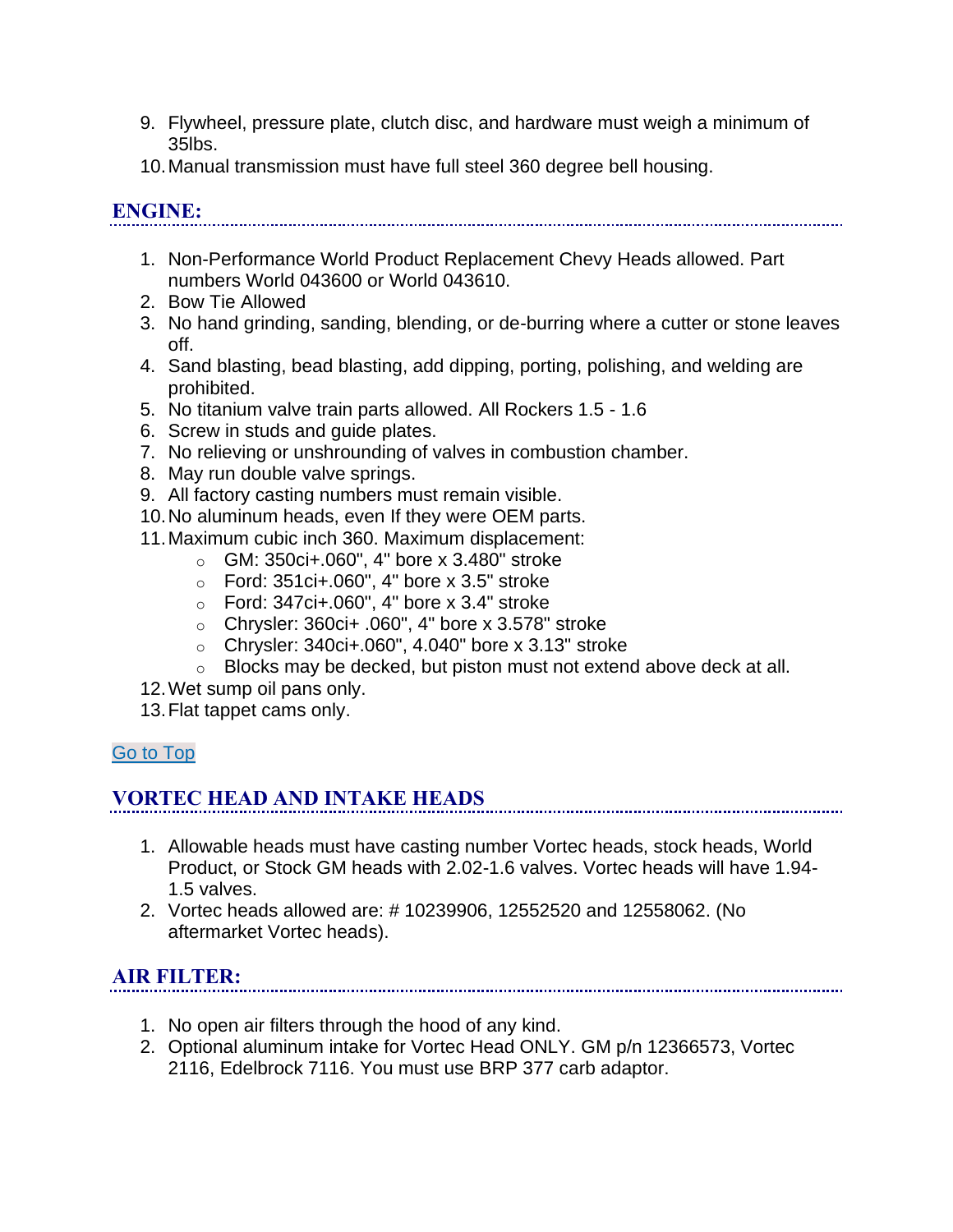### **PISTONS:**

- 1. Flat top pistons only.
- 2. No domed pistons of any kind.

#### **RODS:**

1. Any steel rod.

## **CRANKSHAFT:**

1. Crankshafts of stock dimensions, weight, and style must weigh 45 lb minimum. Balancing of rotating assembling allowed. Stock stroke only for make/size of engine. No altering of stock stroke crankshafts allowed.

#### [Go to Top](http://aftonmotorsportspark.com/rules-street-stock4.shtml#top)

#### **HEADERS:**

- - 1. Crossovers are allowed but no 180 degree headers are allowed.
	- 2. No exhaust can run thru driver's compartment.
	- 3. All headers must exit underneath car with exhaust pipes exiting past driver and end before rear tires with no crankcase evacuation type systems.
	- 4. No two into one exhaust or H pipe connections in exhaust systems.
	- 5. Mufflers recommended.

# **INTAKE:**

- 1. Stock cast iron production 2 Bbl OEM intakes. Edlebrock 4B intake allowed.
- 2. No marine, bowtie, TBI or other industrial intake manifolds.
- 3. No propane intakes allowed.
- 4. No porting, polishing, or any internal work.
- 5. No shot blasting, acid etching, or other cover up work allowed.
- 6. No plenum area work at all other than to mill carburetor mounting surface to remove rust. A 1" tall fiber or aluminum carburetor adapter may be used to adapt to Holly 2bbi carb.

# **IGNITION:**

- 1. OEM style electronic ignition systems only.
- 2. No aftermarket ignition systems such as MSD, magneto,etc. No traction control, or timing altering devices allowed.
- 3. No crank trigger ignitions or multi coil systems.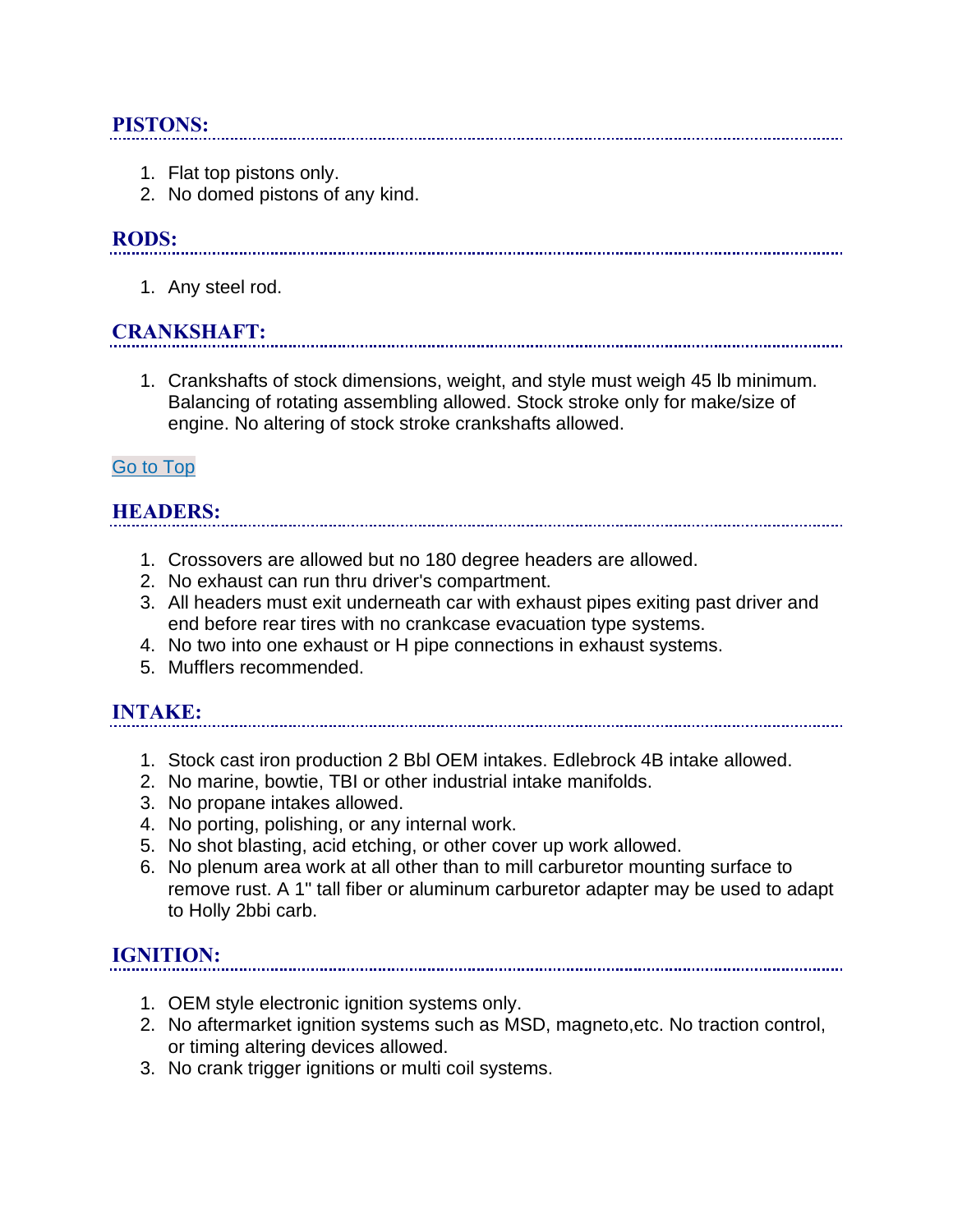# **COOLING SYSTEM:**

- 1. No electric water pumps.
- 2. Pump mounted fans only, no electric fans.
- 3. No flex fans or aluminum fans.
- 4. Any pulleys allowed.
- 5. Any radiator but must remain in stock location.
- 6. No duct systems designed to direct air to intake/carb.

# **FUEL SYSTEMS:**

- 1. Gasoline only. Maximum of 22 gal. fuel cell with foam and rollover valve mandatory.
- 2. All fuel lines running thru driver's compartment must be steel braided with no pipe fittings and routed in a safe manner away from exhaust header.
- 3. Fuel shut off must be well marked and within driver's reach.
- 4. Mechanical block mounted OEM fuel pumps only.

# **CARBURETOR:**

- 1. Limited to one stock 4412 Holley 2bbl carburetor.
- 2. All carburetors must pass all no-go gauge checks with body, base plate, boosters, throttle shafts, etc all being unmodified and in stock location.
- 3. No polishing of any part of carburetor.
- 4. No modifications to pick up air from any source other than through top of carburetor, such as cut gaskets, drilling, etc. Only the following changes may be made to carburetors: jets, power valves, air bleeds, emulsion bleeds, float, needle/seat, pump/cam, idle bypass holes in butterflies, plugging/blocking of vacuum ports, welding linkage to shaft, installing shaft bushings to correct for worn shaft, and boosters may be tightened for safety.

# **OPTION 602 STREET STOCK ENGINE RULES:**

#### **ENGINES**

- 1. Only a General Motors Spec. #19258602. I.D. Plate must be accessible.
- 2. Stock Rocker arms that come with motor only.
- 3. OEM style fan and water pump crank driven.
- 4. No electric fans and clutch fans.
- 5. No evacuation pumps of any kind. Mechanical, electrical or otherwise not allowed. Engines must pull a minimum of 19 inches of vacuum at idle.
- 6. Replacement valve spring part # GM10212811.

#### **HEADERS**

1. No Tri-Y headers.